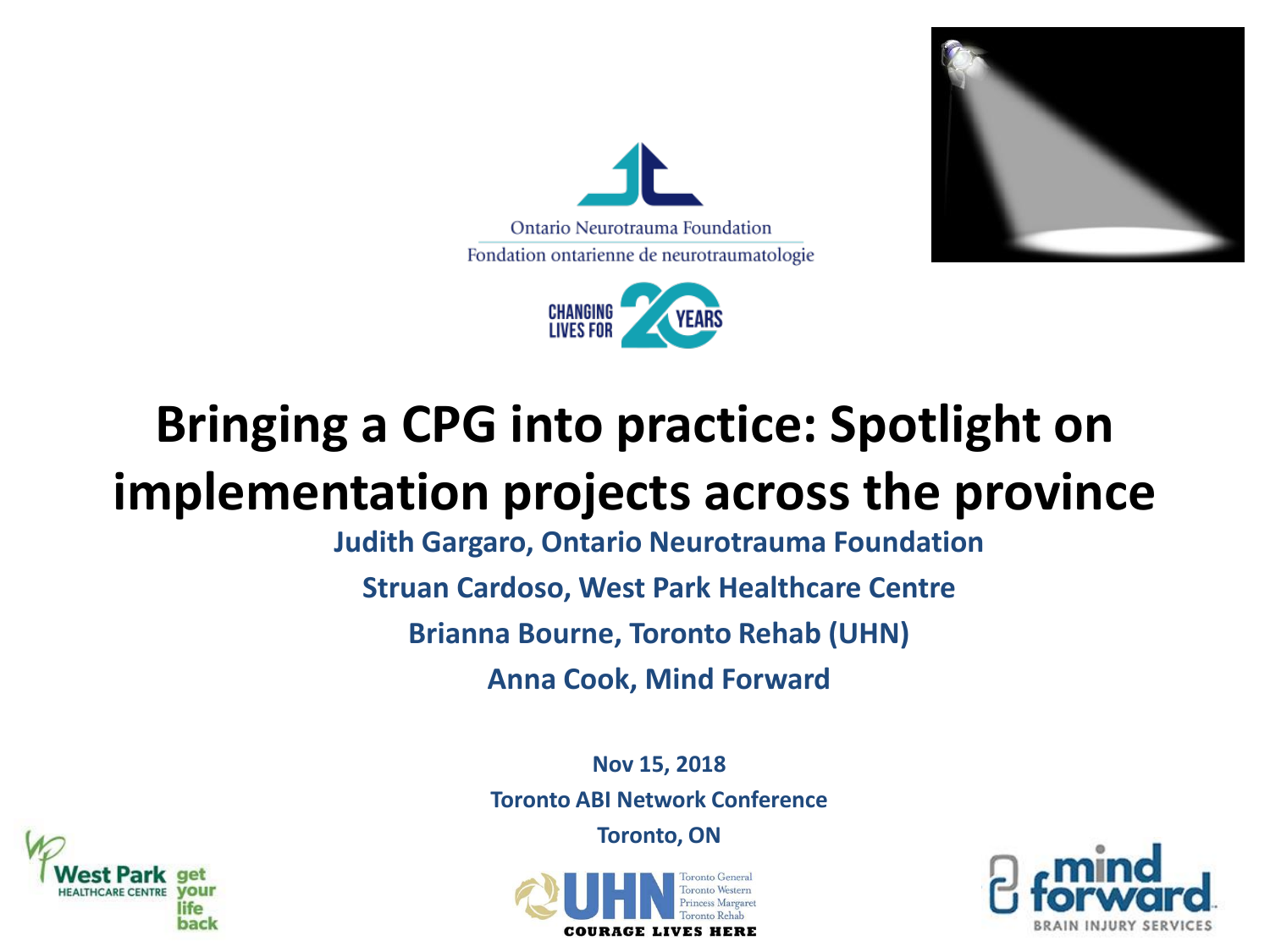# **Objective**

Discuss the work the Ontario Neurotrauma Foundation is facilitating across the province to increase implementation of the

## **INESSS-ONF Clinical Practice Guideline for the Rehabilitation of adults with Moderate to**

**Severe TBI**



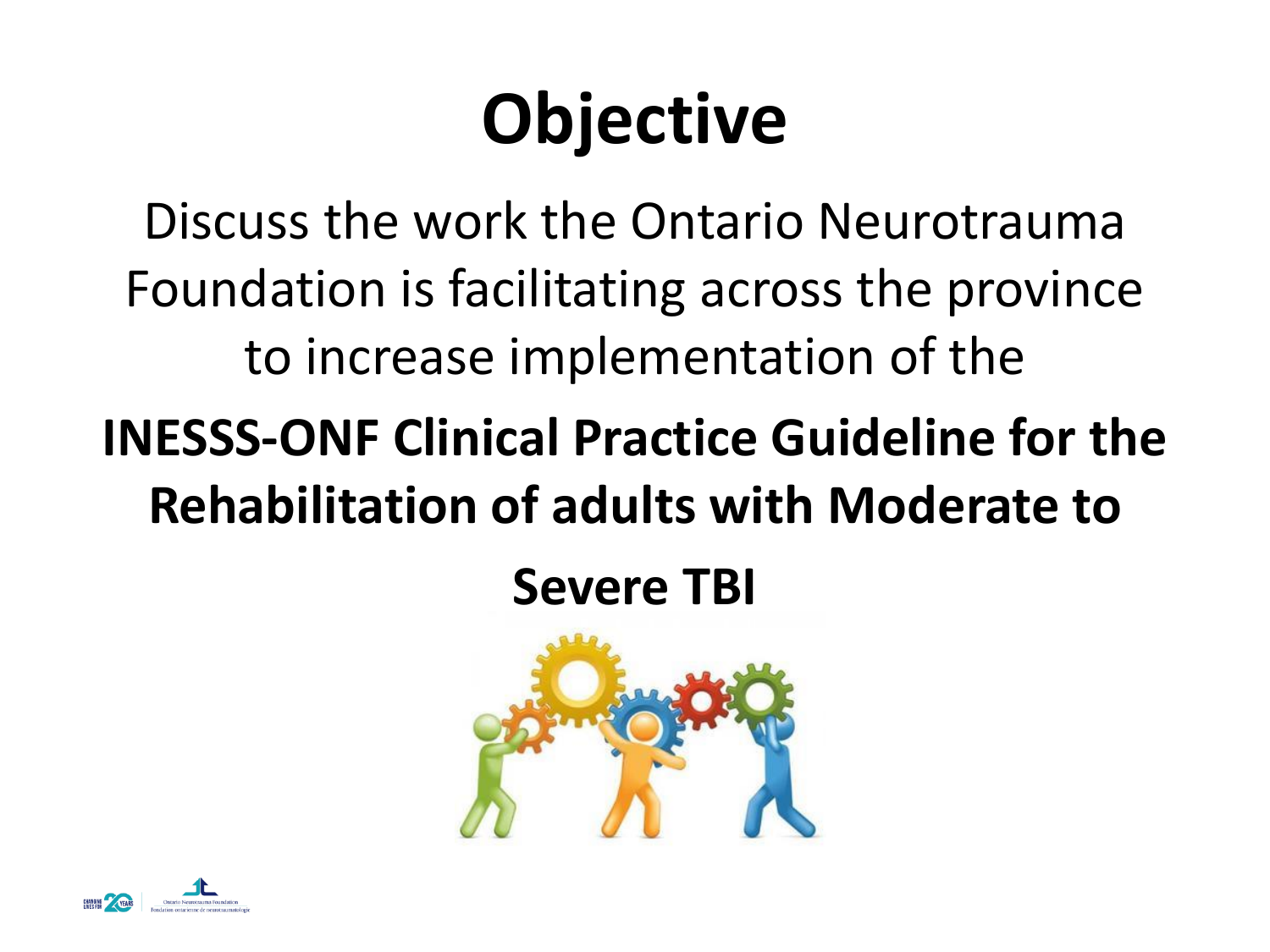# https://braininjuryguidelines.org



## **CLINICAL PRACTICE GUIDELINE** FOR THE REHABILITATION OF ADULTS WITH MODERATE TO SEVERE TBI



Institut national d'excellence en santé et en services sociaux

#### **Two Sections:**

- 1. Components of the Optimal TBI Rehabilitation System
- 2. Assessment and Rehabilitation of Brain Injury Sequelae

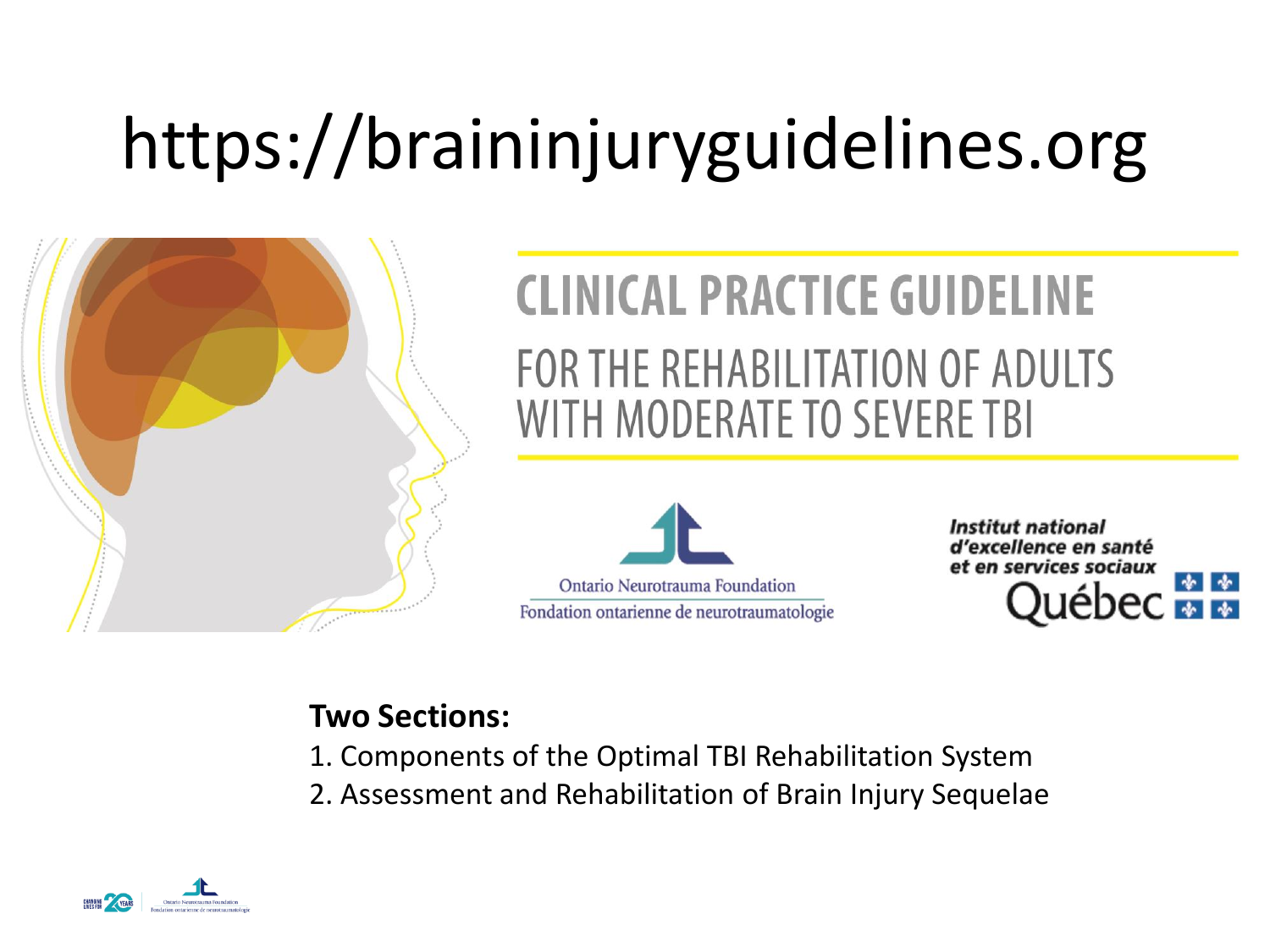

# **Implementation Strategy**

#### **We need to narrow the gap between knowing and doing**

- Clear description of what implementing
- Identification of barriers, facilitators and what tools/resources needed
- Formation of Implementation and Support Teams
- Plan for evaluation and sustainability



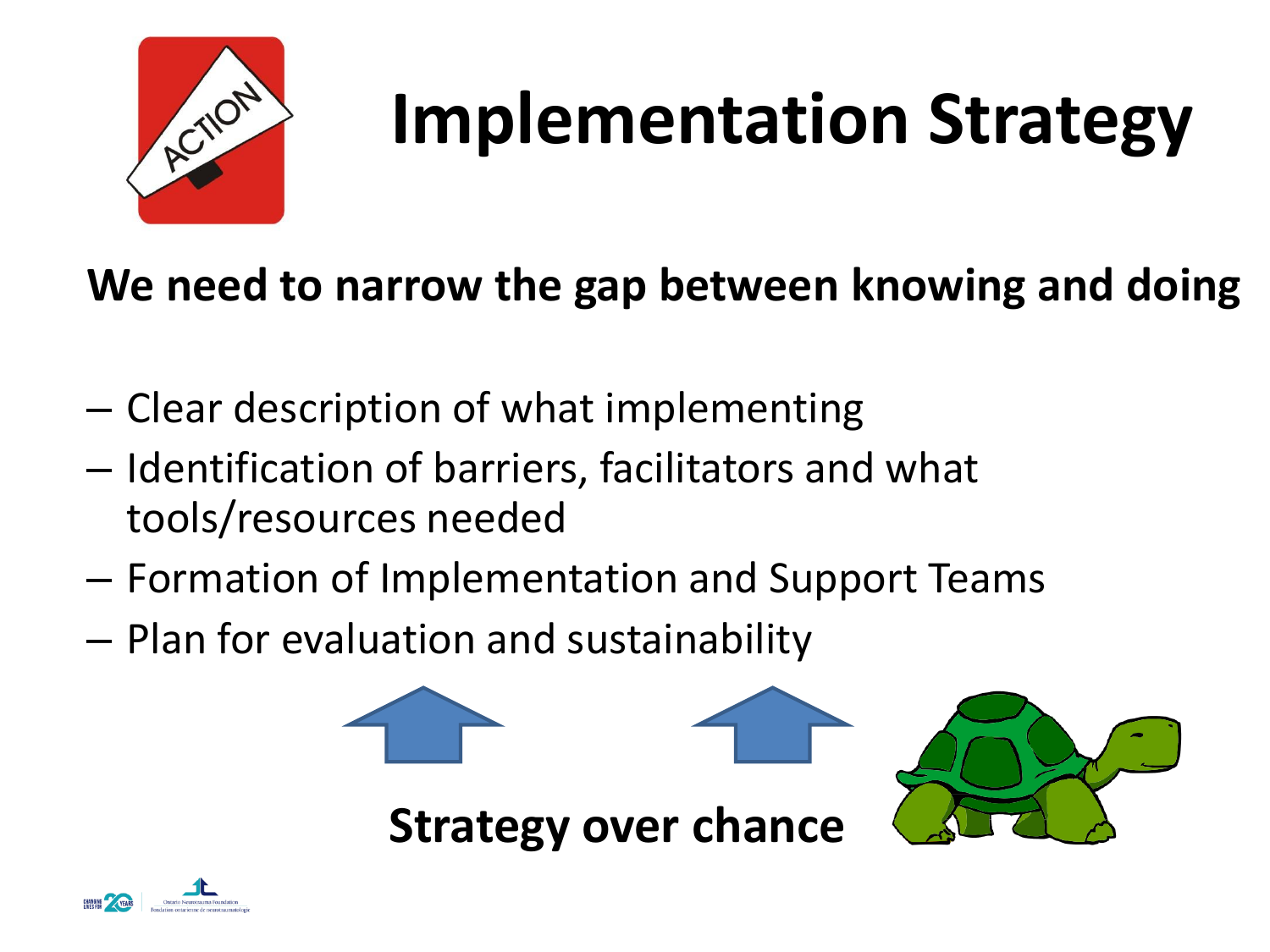# **Who is working on implementation?**

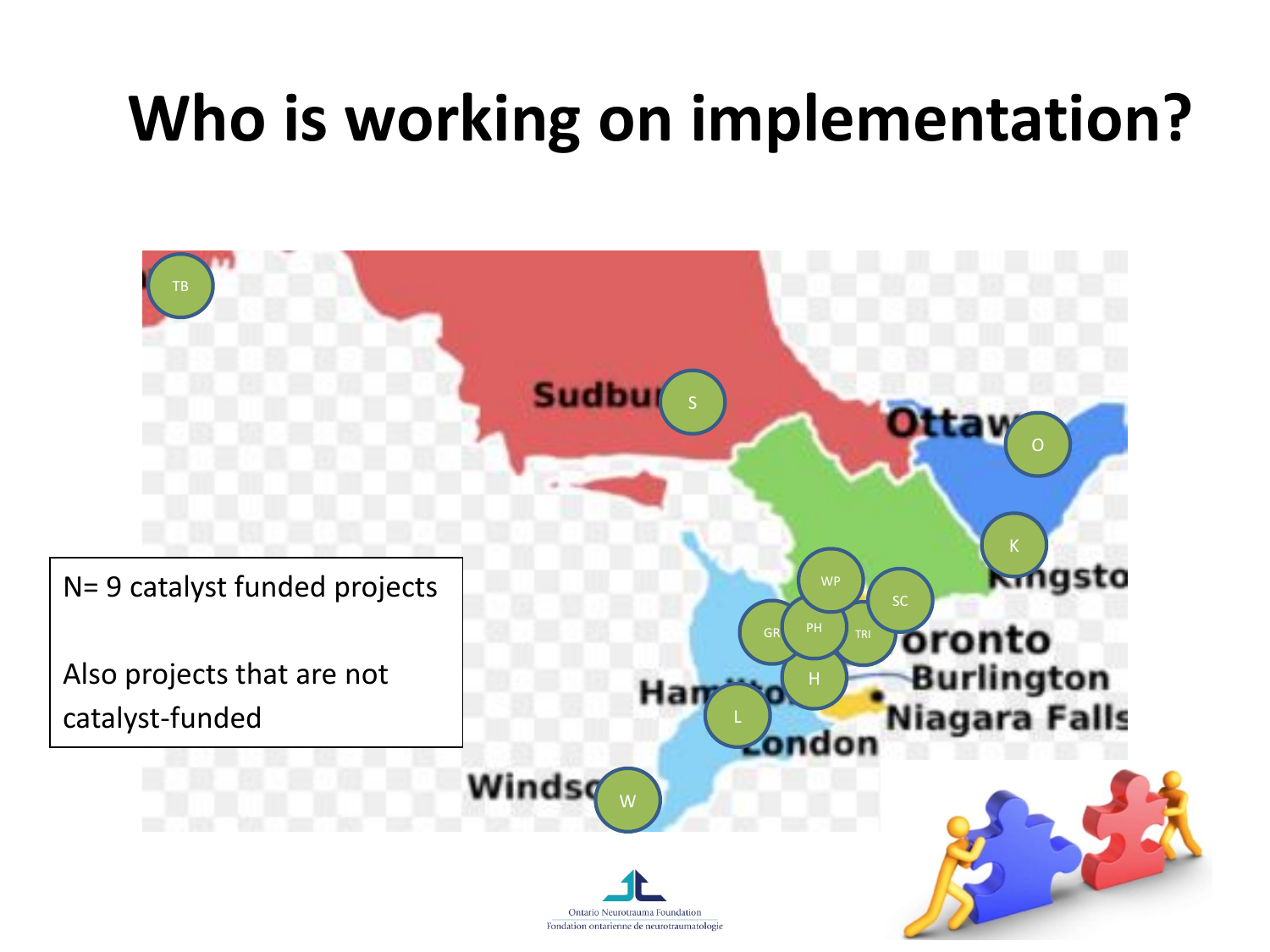

# **Sexuality Education Recommendation Q 1.3**

- **Hospital** A cale calculum and calculating chosing to contribe • A **discussion about sexuality** should be carried injury. The discussion should be initiated by an appropriately trained clinician and should cover the following aspects of sexuality:
	- **Physical aspects** (e.g., positioning, sensory deficits, erectile dysfunction, drugs, disruption to menstrual cycle)
	- **Psychological aspects** (e.g., communication, fears, altered roles, disinhibition, threats to safety, and sense of attractiveness)

(Adapted from NZGG 2006, 6.5, p. 113)



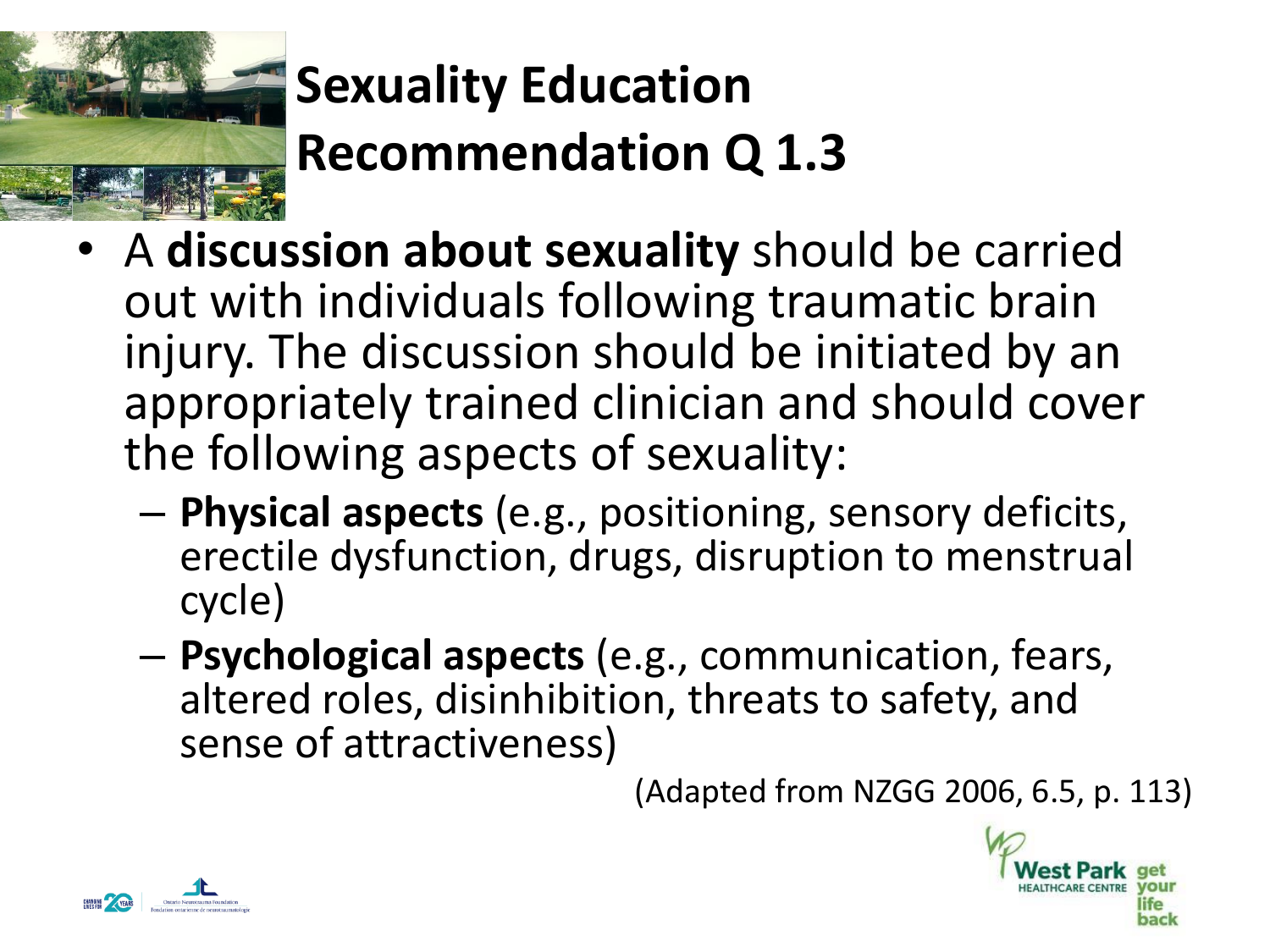

**Telephone follow-up: Supporting community transition post ABI rehab Recommendation D1.1**

All individuals with traumatic brain injury (TBI) discharged from a specialized TBI rehabilitation program (inpatient, outpatient, residential) should have access, if needed, to

#### **scheduled telephone follow-up contact with a professional skilled in**

motivational interviewing, goal setting, providing reassurance and problem-solving support.

(Adapted from NZGG 2007, 9.1, p. 130)